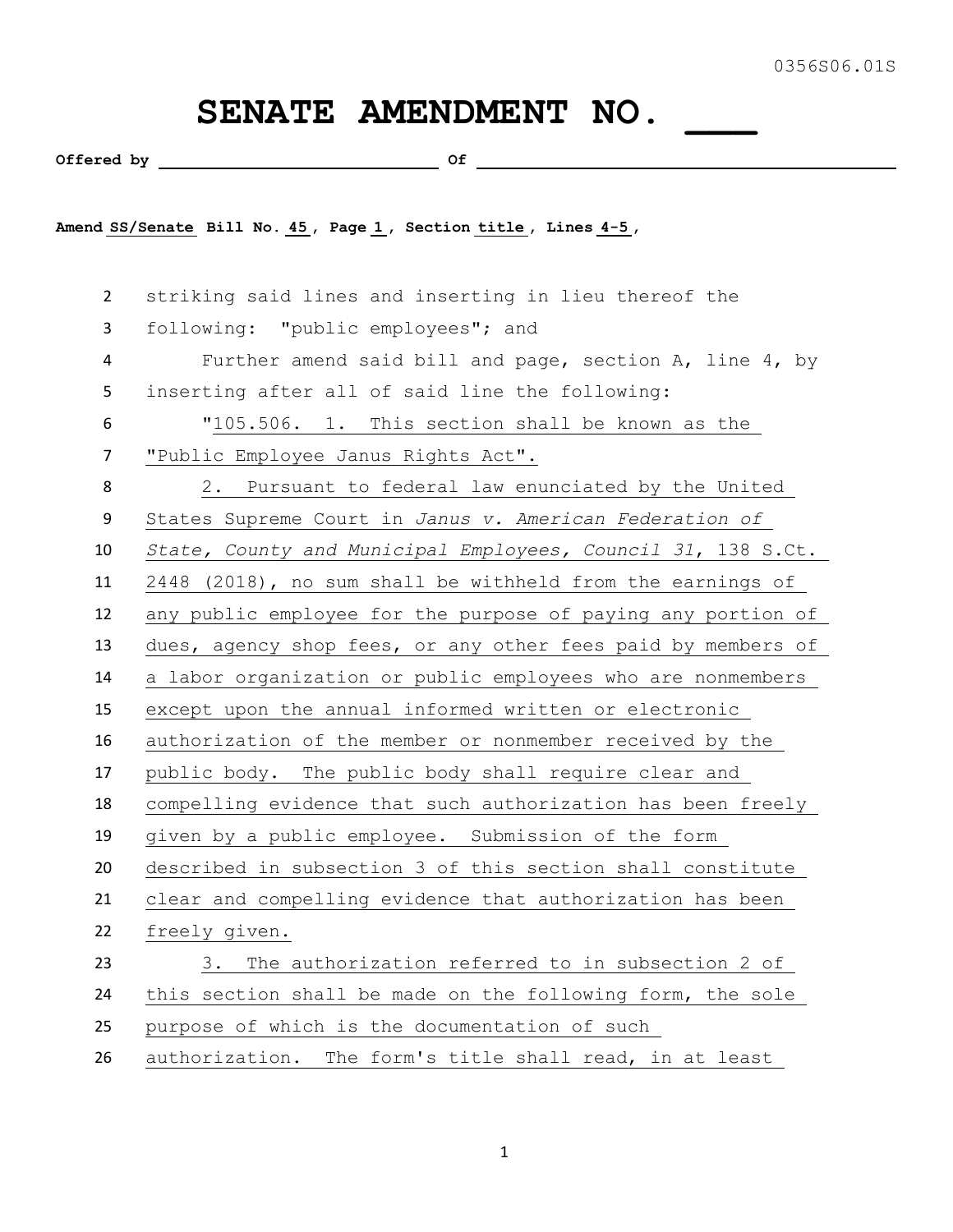| 27 | twenty-four point bold type, "Consent for Withholding Union  |
|----|--------------------------------------------------------------|
| 28 | Dues/Fees", and shall state in at least fourteen-point bold  |
| 29 | type, the following specific text:                           |
| 30 | "I  (print name), member of (bargaining                      |
| 31 | unit) authorize the amount of $\S$ to                        |
| 32 | be withheld from my monthly earnings and                     |
| 33 | allocated to  (union) as a portion of my                     |
| 34 | succeeding dues, agency shop fees, or other fee              |
| 35 | payments. I understand that under federal and                |
| 36 | state law I am not obligated to sign this                    |
| 37 | authorization. I understand that my signature                |
| 38 | below is completely voluntary and cannot in any              |
| 39 | way affect my employment. I understand that as               |
| 40 | a public employee, I have a First Amendment                  |
| 41 | right to refrain from joining or paying dues or              |
| 42 | fees to a labor union. I understand that by                  |
| 43 | signing this form I am hereby waiving my right               |
| 44 | to refrain from membership and dues payment to               |
| 45 | (union). I understand that I may revoke<br>$\cdots$          |
| 46 | this authorization at any time by providing                  |
| 47 | notice to  (public body)."                                   |
| 48 | No labor organization shall use or obtain any<br>4.          |
| 49 | portion of dues, agency shop fees, or any other fees paid by |
| 50 | members of the labor organization or public employees who    |
| 51 | are nonmembers to make contributions, as defined in section  |
| 52 | 130.011, or expenditures, as defined in section 130.011,     |
| 53 | except with the informed written or electronic authorization |
| 54 | of such member or nonmember received within the previous     |
| 55 | twelve months by the public body. The public body, pursuant  |
| 56 | to federal law enunciated by the United States Supreme Court |
| 57 | in Janus v. American Federation of State, County and         |
| 58 | Municipal Employees, Council 31, 138 S.Ct. 2448 (2018),      |
| 59 | shall require clear and compelling evidence that such        |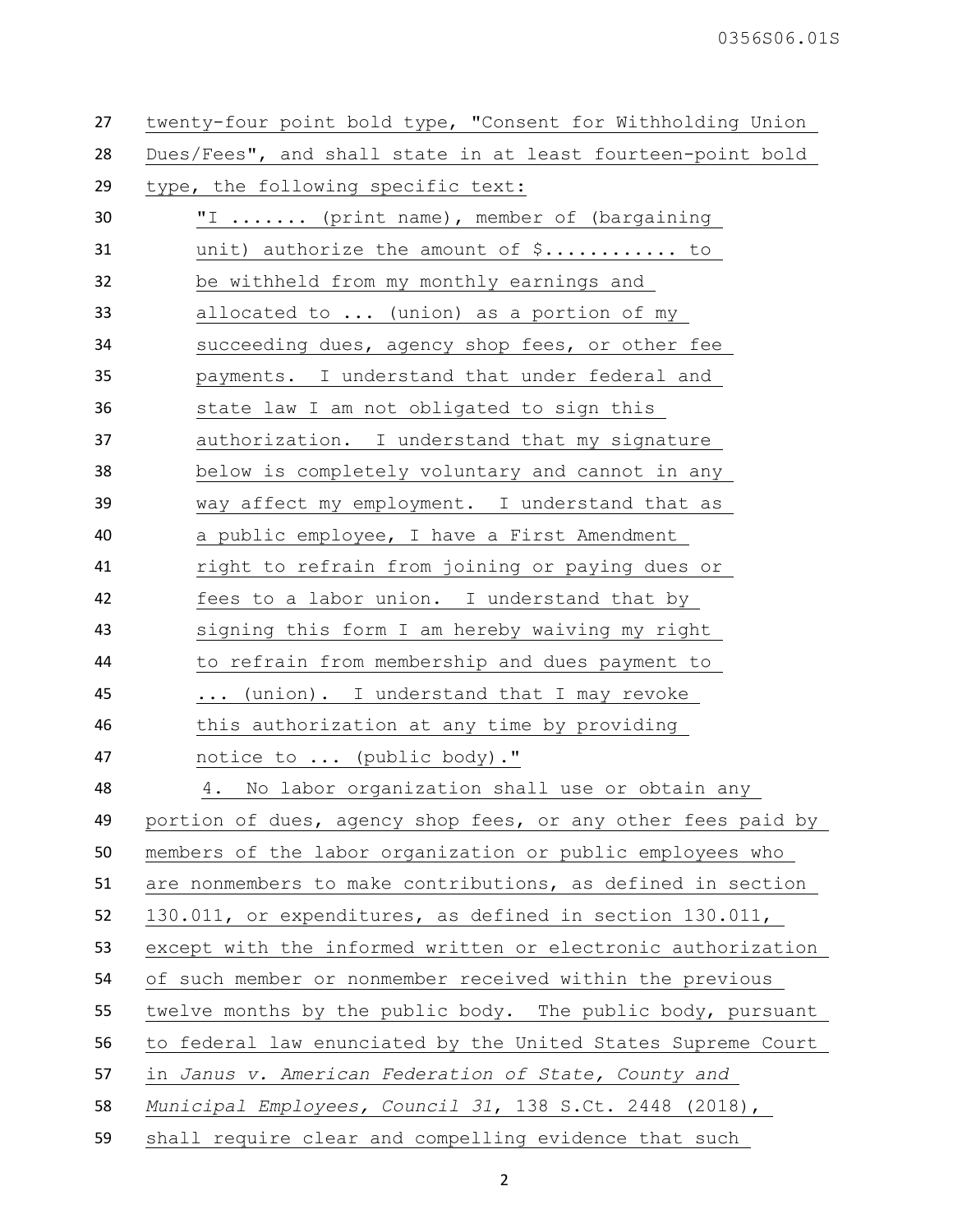| 60                   | authorization has been freely given by a public employee.                                                                                                     |
|----------------------|---------------------------------------------------------------------------------------------------------------------------------------------------------------|
| 61                   | Submission of the form described in subsection 5 of this                                                                                                      |
| 62                   | section shall constitute clear and compelling evidence that                                                                                                   |
| 63                   | authorization has been freely given.                                                                                                                          |
| 64                   | 5. The authorization referred to in subsection 4 of                                                                                                           |
| 65                   | this section shall be made on the following form, the sole                                                                                                    |
| 66                   | purpose of which is the documentation of such                                                                                                                 |
| 67                   | authorization. The form's title shall read, in at least                                                                                                       |
| 68                   | twenty-four point bold type, "Consent for Political Use of                                                                                                    |
| 69                   | Dues/Fees", and shall state in at least fourteen-point bold                                                                                                   |
| 70                   | type, the following specific text:                                                                                                                            |
| 71                   | "I  (print name), member of  (bargaining                                                                                                                      |
| 72                   | unit), authorize  (union) to use the                                                                                                                          |
| 73                   | following amounts of each of my dues or agency                                                                                                                |
| 74                   | shop fee payments for the following political                                                                                                                 |
| 75                   | purposes:                                                                                                                                                     |
| 76<br>77<br>78       | The amount of $\frac{2}{3}$ from each of my<br>$\Box$<br>dues or agency shop fee payments as a<br>political contribution or expenditure.                      |
| 79<br>80<br>81<br>82 | The amount of \$ from each of my<br>$\Box$<br>dues or agency shop fee payments as a<br>political contribution to a continuing<br>committee formed by (union). |
| 83                   | Check applicable box.                                                                                                                                         |
| 84                   | I understand that under federal and state law I                                                                                                               |
| 85                   | am not obligated to sign this authorization.<br>I.                                                                                                            |
| 86                   | understand that my signature below is completely                                                                                                              |
| 87                   | voluntary and cannot in any way affect my                                                                                                                     |
| 88                   | employment. I understand that under federal and                                                                                                               |
| 89                   | state law as a public employee, I have a First                                                                                                                |
| 90                   | Amendment right, enunciated by the United States                                                                                                              |
| 91                   | Supreme Court in Janus v. American Federation of                                                                                                              |
| 92                   | State, County and Municipal Employees, Council                                                                                                                |